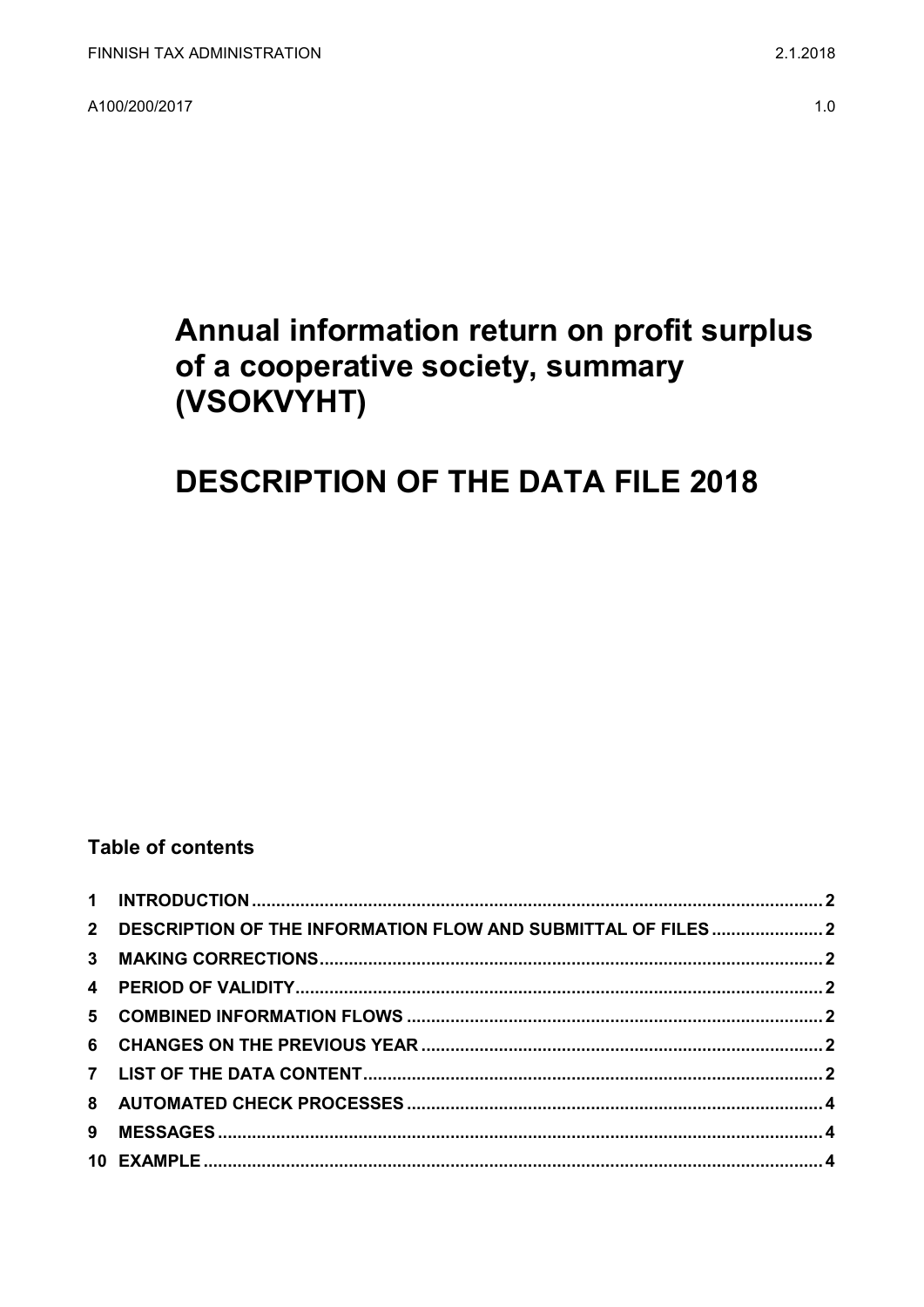### **Version history**

| <b>Date</b> | Version | <b>Description</b>                                                          |
|-------------|---------|-----------------------------------------------------------------------------|
| 2.1.2018    | 1.0     | First release concerning the 2018 taxable year.                             |
| 14.11.2018  |         | The due date was corrected to 4 February 2019 (previous version had 5 Feb). |

#### <span id="page-1-0"></span>**1 INTRODUCTION**

This guidance explains the structure of the required inbound file and the check procedures that follow. For more information, see tax.fi > About us > Information and material on taxation > IT developers > e-Filing guidance > Electronic filing of information returns General description.

#### <span id="page-1-1"></span>**2 DESCRIPTION OF THE INFORMATION FLOW AND SUBMITTAL OF FILES**

Cooperatives that distribute profit surplus to their shareholders must report the payments every year so as to give details on **all amounts of surplus that become available to their beneficiary for cash payment** even if the beneficiary didn't yet accept payment.

For more information and instructions, go to the 'Annual Information Returns' pages of the Website, > Forms > Annual information.

For more information on how filers must identify themselves electronically, on the requirements on Katso ID and Katso Role, and on the information flow's check routine for authorizations, click [here.](https://www.ilmoitin.fi/webtamo/sivut/IlmoituslajiRoolit?kieli=en&tv=VSOKVYHT)

#### <span id="page-1-2"></span>**3 MAKING CORRECTIONS**

For more information, see tax.fi > About us > Information and material on taxation > IT developers > e-Filing guidance > Making corrections to e-filed submittals of information returns.

#### <span id="page-1-3"></span>**4 PERIOD OF VALIDITY**

This specification sets out the requirements of file formatting that come into force 25 January 2018 and continue to be in force until a new version of this specification is released.

Due date for filing is 4 February 2019.

#### <span id="page-1-4"></span>**5 COMBINED INFORMATION FLOWS**

You may send us the following flows in the same computer file as you are sending your VSOKVYHT flow:

#### - VSOKERIE

#### <span id="page-1-5"></span>**6 CHANGES ON THE PREVIOUS YEAR**

| <b>Version</b>           | <b>Data Name</b> | Data element    | <b>Description</b> |
|--------------------------|------------------|-----------------|--------------------|
| $\overline{\phantom{a}}$ | 18/058<br>'5-    | Year of payment | Year changed       |

#### <span id="page-1-6"></span>**7 LIST OF THE DATA CONTENT**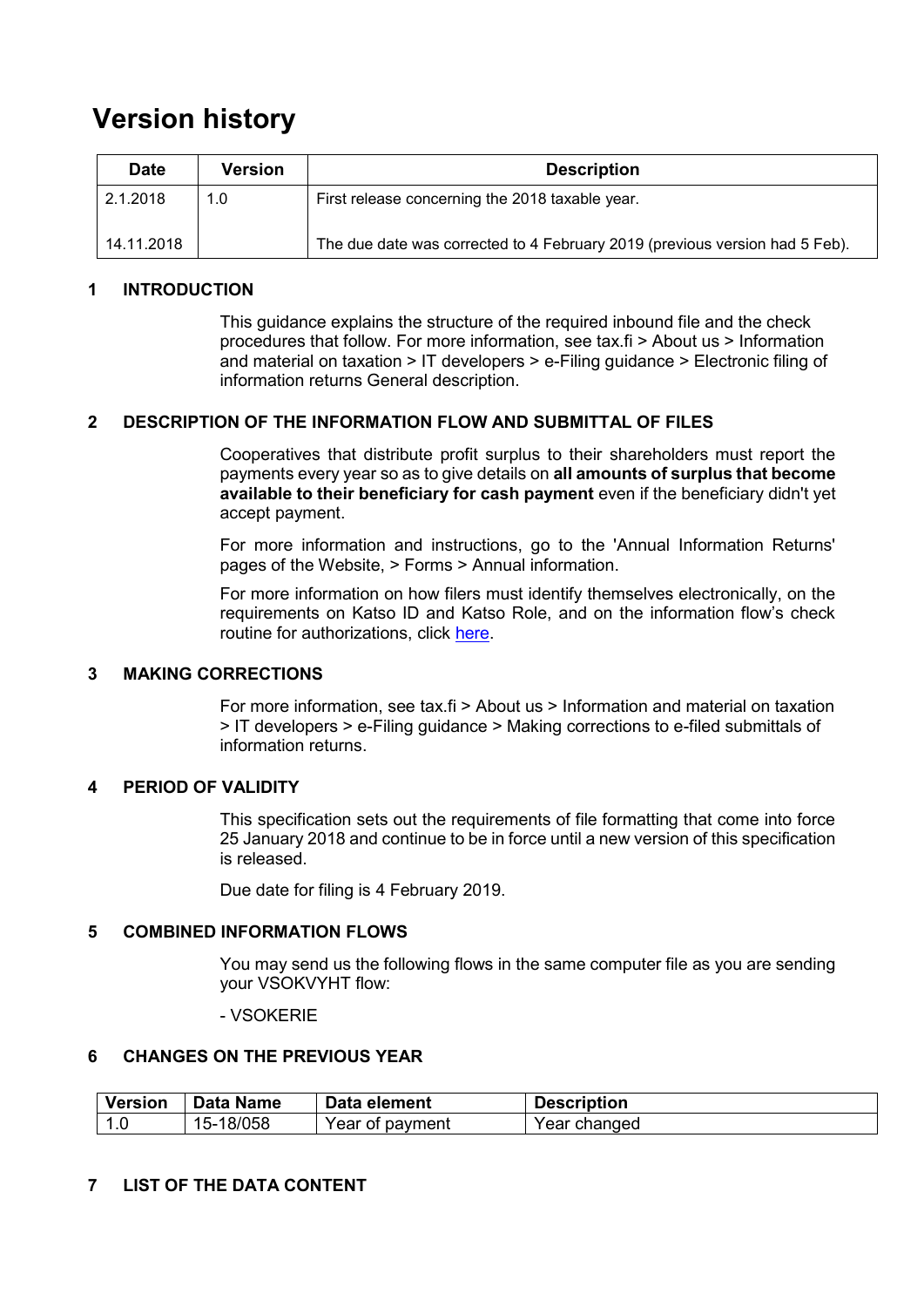| Position   Code   P/V |     |          | T | L/T    | <b>Description</b>                                                                                                                                                                                                                                                   | <b>Format</b>                    | <b>Permissible</b><br>values |
|-----------------------|-----|----------|---|--------|----------------------------------------------------------------------------------------------------------------------------------------------------------------------------------------------------------------------------------------------------------------------|----------------------------------|------------------------------|
| $1 - 8$               | 000 | P        | т |        | File identifier                                                                                                                                                                                                                                                      | AN8                              | <b>VSOKVYHT</b>              |
| 10                    | 082 | V        |   |        | Deletion                                                                                                                                                                                                                                                             | A1                               | D                            |
| $12 - 13$             | 084 | P        | T |        | <b>Type of Payment</b><br>05 = Profit surplus<br>06 = Distribution of retained earnings of the coop-<br>erative, taxable as a surplus distribution                                                                                                                   | N <sub>2</sub>                   | 05,06                        |
| $15 - 18$             | 058 | P        | Т | $\ast$ | Year of payment The calendar year when the sur- VVVV<br>plus becomes available for payment to its benefi-<br>ciary.<br>For more information, see section 2 and the guid-<br>ance for completing the return form.                                                     |                                  | 2018                         |
| 20-30                 | 010 | P        | T |        | Business ID of the cooperative society distributing YTUNNUS<br>profit surplus                                                                                                                                                                                        |                                  |                              |
| 32-35                 | 107 | P        | Τ | $\ast$ | The tax year for which the surplus was distributed                                                                                                                                                                                                                   | <b>VVVV</b>                      |                              |
| 37-44                 | 111 | P        | T | $\ast$ | Date of the decision to distribute profit surplus                                                                                                                                                                                                                    | <b>PPKKVVVV</b>                  |                              |
| 46-53                 | 112 | P        |   | $\ast$ | Date from which profit surplus has been ready for PPKKVVVV<br>payment                                                                                                                                                                                                |                                  |                              |
| 55                    | 110 | P        |   |        | Type of the cooperative, valid on the day when de- AN1<br>cision to distribute surplus was made:<br>J = Listed (under §33e.7 and §33a.2, Income Tax<br>Act)<br>$M =$ Other cooperative with at least 500 members<br>S = Other cooperative with less than 500 members |                                  | J, M, S                      |
| 57-62                 | 105 | P        |   |        | Total number of itemizations                                                                                                                                                                                                                                         | $+NG$                            |                              |
| 64-80                 | 108 | V        |   | н      | The accounting period for which the surplus was PPKKVVVV-<br>distributed                                                                                                                                                                                             | PPKKVVVV                         |                              |
| 82-111                | 041 | V        |   |        | Name of contact person                                                                                                                                                                                                                                               | AN30                             |                              |
| 113-125               | 042 | V        |   |        | Contact person's telephone                                                                                                                                                                                                                                           | AN13                             |                              |
| 126-140               | 120 | P        |   |        | Total amount to be paid out in the decision to dis-R12,2<br>tribute profit surplus                                                                                                                                                                                   |                                  |                              |
| 141-154               | 121 | V        |   |        | Total amount of tax withheld on distributed profit R11,2<br>surplus                                                                                                                                                                                                  |                                  |                              |
| 155-168               | 122 | <b>V</b> |   |        | The total amount of payable surplus that the share-R11,2<br>holders have not cashed by the end of the calen-<br>dar year                                                                                                                                             |                                  |                              |
| 169-182               | 123 | V        |   |        | The total amount of surplus reported in earlier cal-R11,2<br>endar years for the same tax year                                                                                                                                                                       |                                  |                              |
| 183-196               | 124 | V        |   |        | Total amount of profit surplus distributed to non-R11,2<br>residents                                                                                                                                                                                                 |                                  |                              |
| 197-210               | 125 | V        |   |        | Total amount of tax at source withheld on payments R11,2<br>of profit surplus to nonresidents                                                                                                                                                                        |                                  |                              |
| 211-224               | 126 | V        |   |        | Total amount of profit surplus distributed on assets R11,2                                                                                                                                                                                                           |                                  |                              |
|                       |     |          |   |        | deposited in residents' long-term savings accounts                                                                                                                                                                                                                   |                                  |                              |
| 226-250               |     |          |   |        | Reserve space                                                                                                                                                                                                                                                        |                                  |                              |
| 251-285               | 048 | P        |   |        | Software application that produced this file                                                                                                                                                                                                                         | AN35                             |                              |
| 287-300               | 198 | P        |   |        | Software-generated timestamp                                                                                                                                                                                                                                         | <b>DDMMYYYY</b><br><b>HHMMSS</b> |                              |
|                       | 999 | P        |   |        | Final identifier                                                                                                                                                                                                                                                     | N <sub>8</sub>                   |                              |